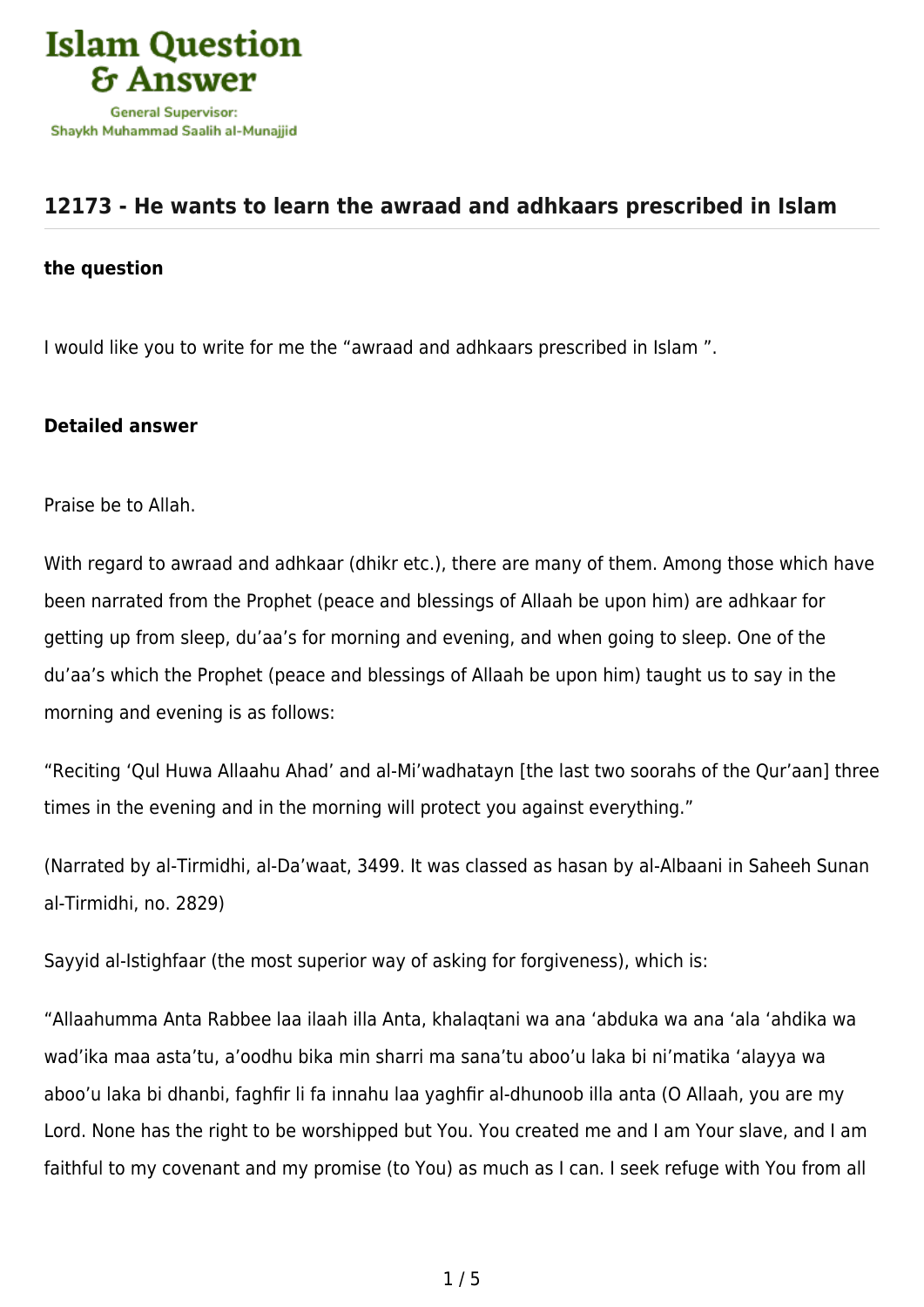

the evil I have done. I acknowledge before You all the blessings You have bestowed upon me, and I confess to You all my sins. So I entreat You to forgive my sins, for nobody can forgive sins except You.)." He [the Prophet (peace and blessings of Allaah be upon him)] said: Whoever says this during the day, believing in it with certainty, then dies on that day before evening comes, will be one of the people of Paradise, and whoever says it at night, believing in it with certainty, then dies on that night before morning comes, will be one of the people of Paradise."

(Narrated by al-Bukhaari, al-Da'waat, 6306)

It was narrated that Abu Hurayrah said:

"The Messenger of Allaah (peace and blessings of Allaah be upon him) said: 'Whoever says morning and evening, Subhaan Allaah wa bihamdih (Glory and praise be to Allaah)' one hundred times, no one will come on the Day of Resurrection with anything better than him, except for one who said the same as he said, or who said more.'(Narrated by Muslim, al-Dhikr wa'l-Du'aa', 2692)

The Messenger of Allaah (peace and blessings of Allaah be upon him) said: "If a person says, every day in the morning and every night in the evening, 'Bismillaah alladhi laa yadurru ma'a ismihi shay'un fi'l-ardi wa laa fi'l-sama' wa Huwa al-Samee' al-'Aleem (In the name of Allaah with Whose name nothing can cause harm on earth or in heaven, and He is the All-Seeing, the All-Knowing)', three times, nothing will harm him."

(Narrated by al-Tirmidhi, al-Da'waat, 3388, Al-Albaani said in Saheeh Sunan al-Tirmidhi, it is hasan saheeh. No. 2689)

The Prophet (peace and blessings of Allaah be upon him) used to say in the evening:

"Amsayna wa amsaa al-mulku Lillaahi wa'l-hamdu Lillaahi wa laa ilaaha ill-Allaah wahdahu laa shareeka lah… ([the narrator] said: I think he added)… lahu'l-mulk wa lahu'l-hamd wa huwa 'ala kulli shay'in qadeer. As'aluka khayra ma fi hadhihi'l-laylah wa khayra ma bad'ahaa. Wa a'oodhu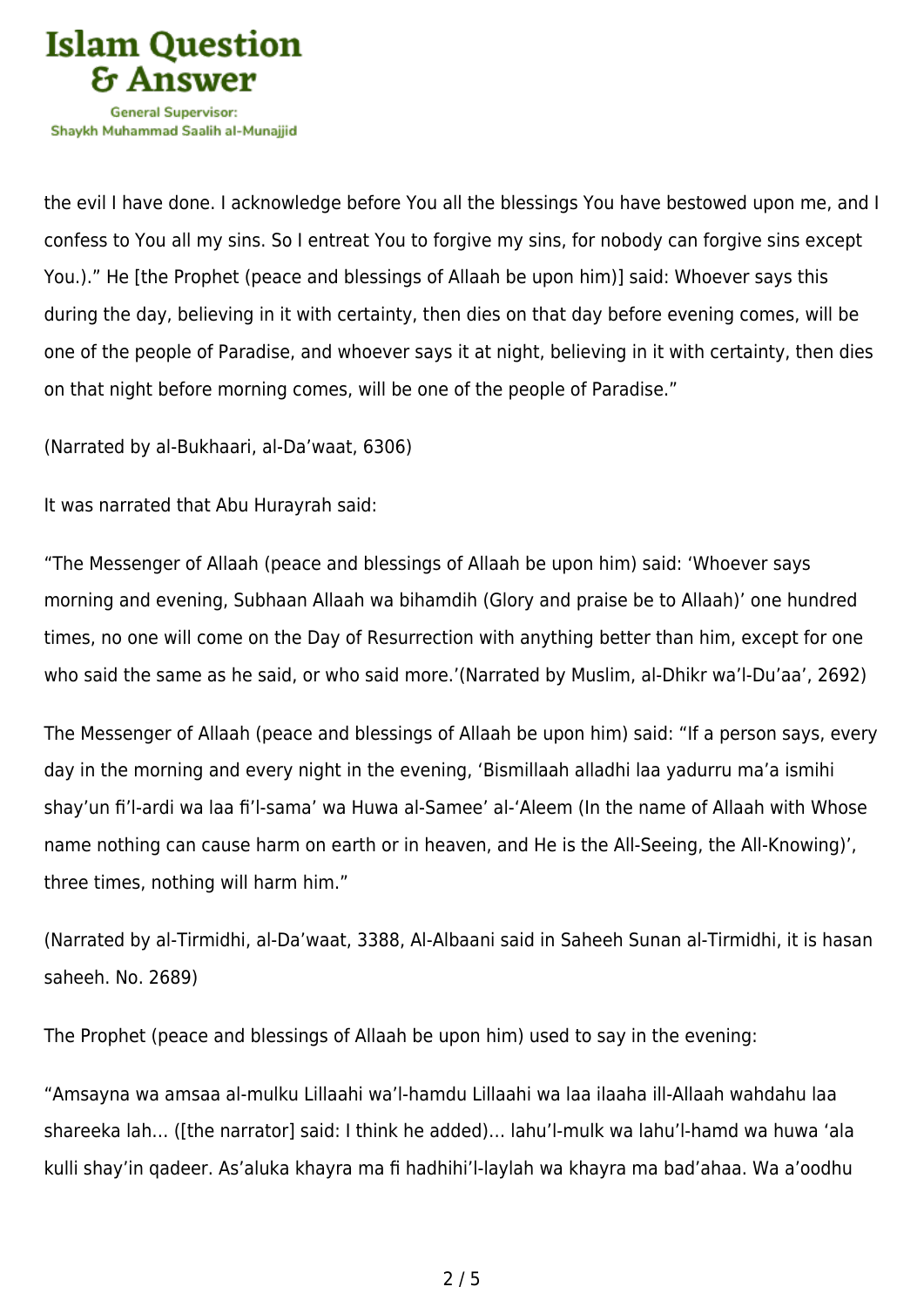

Shavkh Muhammad Saalih al-Munaiiid

bika min sharri hadhihi'l-laylah wa sharri ma bad'ahaa. Wa a'oodhu bika min al-kasal wa soo' alkibari wa a'oodhu bika min 'adhaab al-naar wa 'adhaab al-qabr (We have reached the evening and at this very time unto Allaah belongs all sovereignty, and all praise is for Allaah. None has the right to be worshipped except Allaah alone, without any partner. ([the narrator] said: I think he added)…To Him belongs all sovereignty and praise, and He is over all things omnipotent. My Lord, I ask You for the good of this night and the good of what follows it, and I seek refuge in You from the evil of this night and the evil of what follows it. My Lord, I seek refuge in You from laziness and senility. My Lord, I seek refuge in You from the torment of the Fire and the punishment of the grave)." And in the morning he used to say that too: "Asbahnaa wa asbaha al-mulk Lillaah wa'lhamdu Lillaah…(We have reached the morning and at this very time unto Allaah belongs all sovereignty…)".

(Narrated by al-Tirmidhi, al-Daw'aat, 3390; classed as saheeh by al-Albaani in Saheeh Sunan al-Tirmidhi, no. 2699)

The Messenger of Allaah (peace and blessings of Allaah be upon him) taught his companions to say in the morning,

"Allaahumma bika asbahnaa wa bika amsaynaa wa bika nayha wa bika namoot wa ilayka almaseer (O Allaah, by Your leave we have reached the morning and by Your leave we have reached the evening, by Your leave we live and die, and unto You is our return)," and to say in the evening, "Allaahumma bika amsaynaa wa bika asbahna wa bika nahya wa bika namoot wa ilayka alnushoor (O Allaah, by Your leave we have reached the evening and by Your leave we have reached the morning, by Your leave we live and die, and unto You is our resurrection)."

(Narrated by al-Tirmidhi, al-Da'waat, 3391; classed as saheeh by al-Albaani, no. 2700)

He taught one of his companions to say: "Allaahumma 'aalim al-ghaybi wa'l-shahaadah, faatir alsamawaati wa'l-ard, Rabba kulli shay'in wa maleekahu, ash-hadu an laa ilaaha ill anta, a'oodhu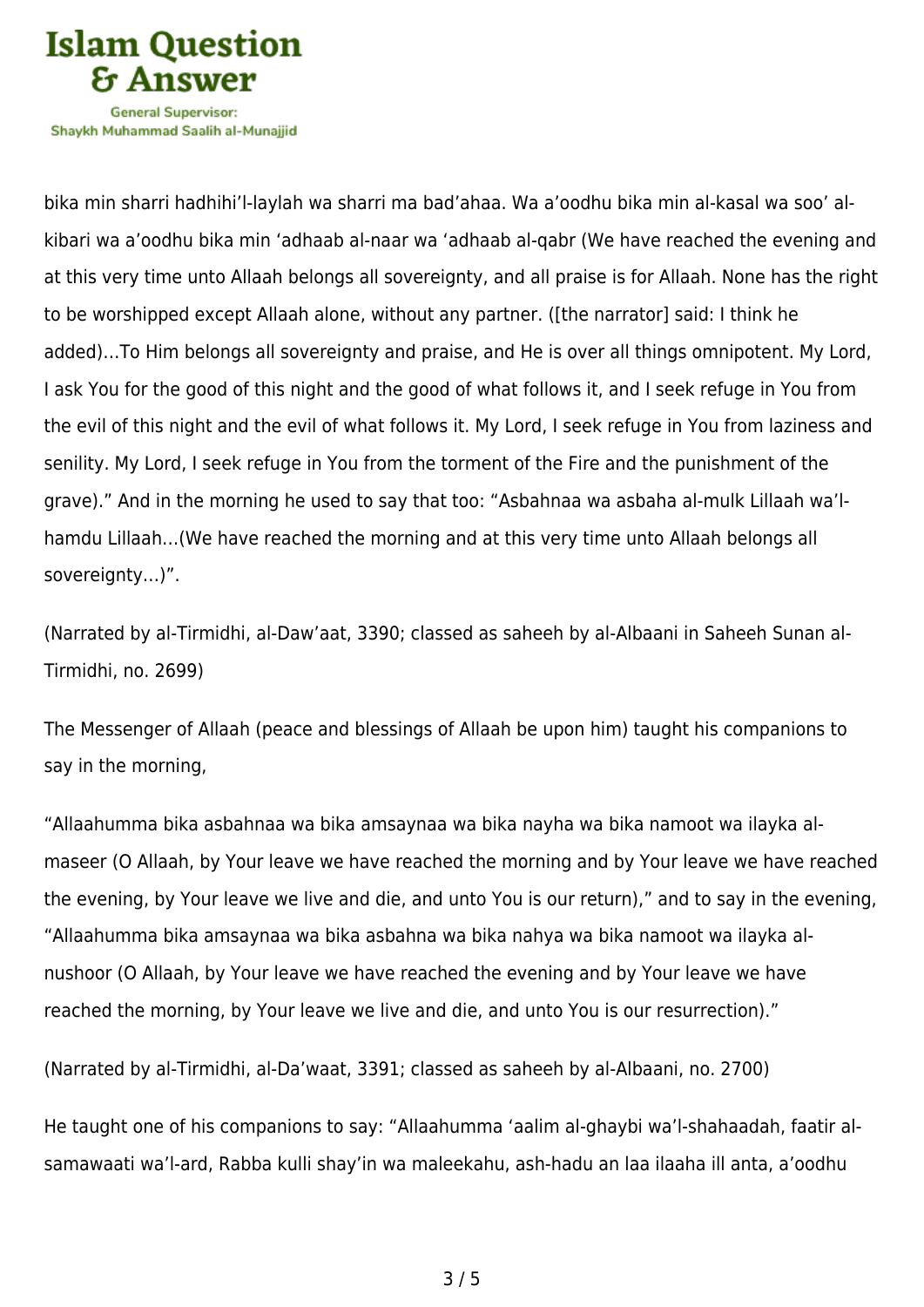

bika min sharri nafsi wa min sharri'l-shaytaan wa sharakihi (O Allaah, knower of the unseen and the seen, Creator of the heavens and the earth, Lord and sovereign of all things, I bear witness that there none has the right to be worshipped except You. I seek refuge in You from the evil of my own self and from the evil of the Shaytaan and his tricks)." He said: "Say this in the morning and in the evening, and when you go to your bed."

(Narrated by al-Tirmidhi, al-Da'waat, 3392; classed as saheeh by al-Albaani in Saheeh Sunan al-Tirmidhi, no. 2701)

The Messenger of Allaah (peace and blessings of Allaah be upon him) never missed reciting these du'aa's in the evening and in the morning:

"Allaahumma inni as'aluka al-'aafiyah fi'l-dunya wa'l-aakhirah. Allaahumma inni as'aluka al-'afw wa'l-'aafiyah fi deeni wa dunyaaya wa ahli wa maali. Allaahumma astur 'awrati ['Uthmaan said, 'awraati] wa aamin raw'aati. Allaahumma ihfazni min bayna yadayya wa min khalfi wa 'an yameeni wa 'an shimaali wa min fawqi wa a'oodhu bi 'azamatika an ughtaala min tahti (O Allaah, I ask You for well-being in this world and in the Hereafter. O Allaah, I ask You for forgiveness and well-being in my religious and worldly affairs, and my family and my wealth. O Allaah, conceal my faults and keep me safe from the things that I fear. O Allaah, protect me from the front and from behind, and on my right and on my left and from above, and I seek refuge in Your greatness from receiving unexpected harm from below me [being swallowed up by the earth])."

(Narrated by Abu Dawood, al-Adab, 5074. Classed as saheeh by al-Albaani in Saheeh Sunan Abi Dawood, 4239)

Similarly he said: " 'Allaahumma inni a'oodhu bika min al-kufri wa'l-faqri. Allaahumma inni a'oodhi bika min 'adhaab al-qabri. Laa ilaaha illa anta (O Allaah, I seek refuge in You from disbelief and poverty. O Allaah, I seek refuge in You from the torment of the grave. None has the right to be worshipped except You).' Repeat this three times in the morning and three times in the evening"